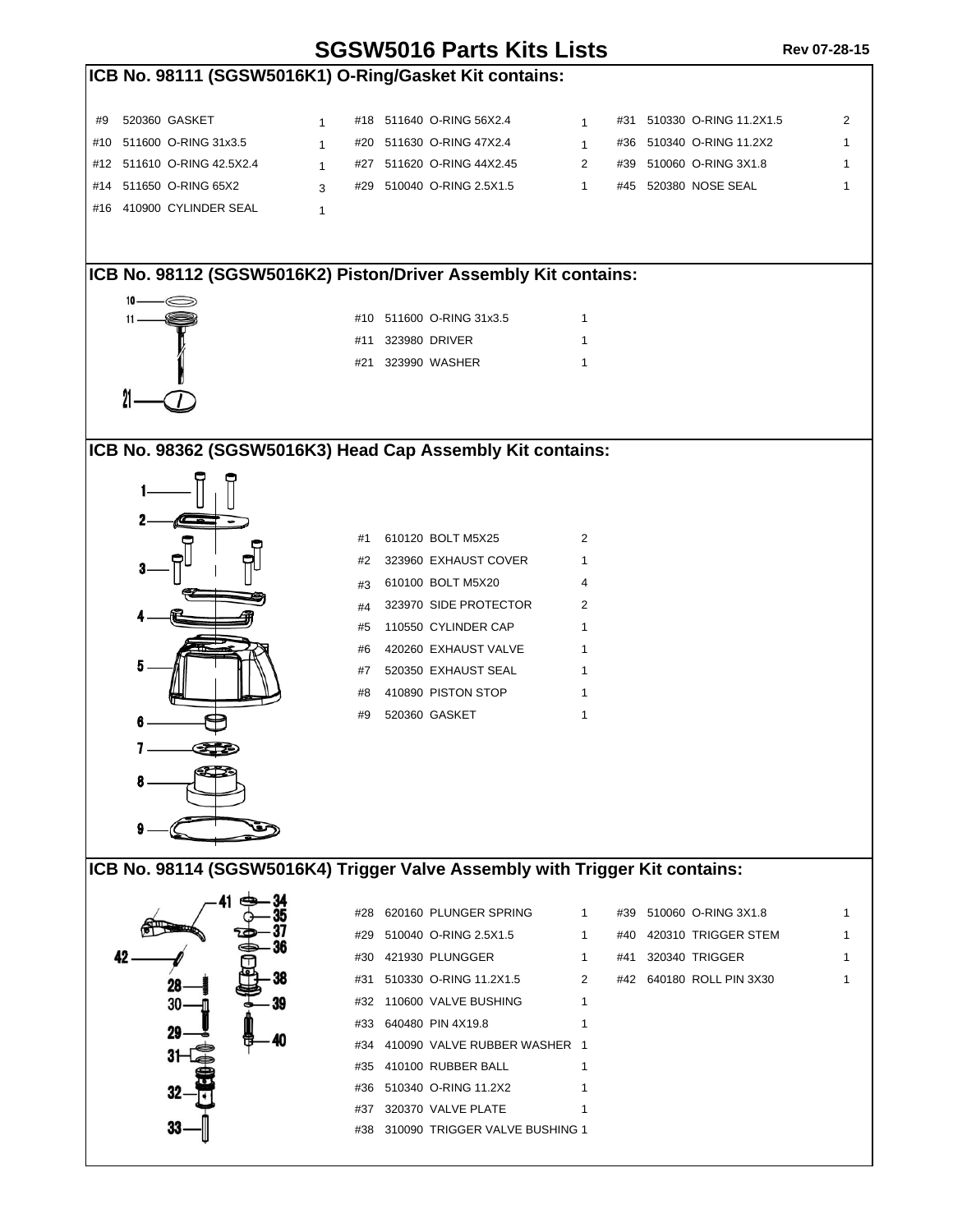## **ICB No. 98364 (SGSW5016K5) Magazine Assembly Kit contains:**



|  |                  | #53 610320 NUT M5              | 1 |
|--|------------------|--------------------------------|---|
|  |                  | #56 310830 MAGAZINE            | 1 |
|  |                  | #57 324020 NAIL FEEDER         | 1 |
|  |                  | #58 421920 ROLL SPRING BUSHING | 1 |
|  |                  | #59 621430 ROLL SPRING         | 1 |
|  |                  | #60 610770 BOLT M4X16          | 1 |
|  |                  | #61 324030 STRAIGHT PIN        | 1 |
|  |                  | #62 420170 PIN CAP A           | 1 |
|  |                  | #63 621440 SPRING              | 1 |
|  |                  | #64 324040 STRAIGHT PIN        | 1 |
|  |                  | #65 420160 PIN CAP B           | 1 |
|  | #66 324300 NUT   |                                | 1 |
|  |                  | #67 310880 COVER A             | 1 |
|  |                  | #68 640460 ROLL PIN 2X40       | 1 |
|  |                  | #70 610060 BOLT M5X10          | 2 |
|  |                  | #74 324060 HANDLE ARM          | 1 |
|  |                  | #75 610090 BOLT M5X18          | 1 |
|  | #76 324310 NUT   |                                | 1 |
|  |                  | #77 324070 WASHER              | 1 |
|  |                  | #78 310840 COVER B             | 1 |
|  |                  | #79 324080 SPRING              | 1 |
|  |                  | #80 324090 STOP LEVER          | 1 |
|  | #81 324110 RIVET |                                | 4 |
|  |                  | #82 324100 FIXED COVER         | 1 |
|  |                  | #83 640020 ROLL PIN 2.5X10     | 1 |

## **ICB No. 98365 (SGSW5016K6) Guide Body Assembly Kit contains:**



|  |                 | #42 640180 ROLL PIN 3X30     |   |
|--|-----------------|------------------------------|---|
|  |                 | #45 520380 NOSE SEAL         | 1 |
|  | #46 211170 NOSE |                              | 1 |
|  |                 | #47 610080 BOLT M5X16        | ี |
|  |                 | #69 211180 NOSE COVER A      | 1 |
|  |                 | #70 610060 BOLT M5X10        | 2 |
|  |                 |                              | 1 |
|  |                 | #72 640430 ROLL PIN 4X16     | 1 |
|  |                 | #75 610090 BOLT M5X18        | 1 |
|  |                 | #77 324070 WASHER            | 1 |
|  |                 | #84 421940 DUST COVER        | 1 |
|  |                 | #85 324120 DUST COVER WASHER |   |
|  |                 |                              |   |